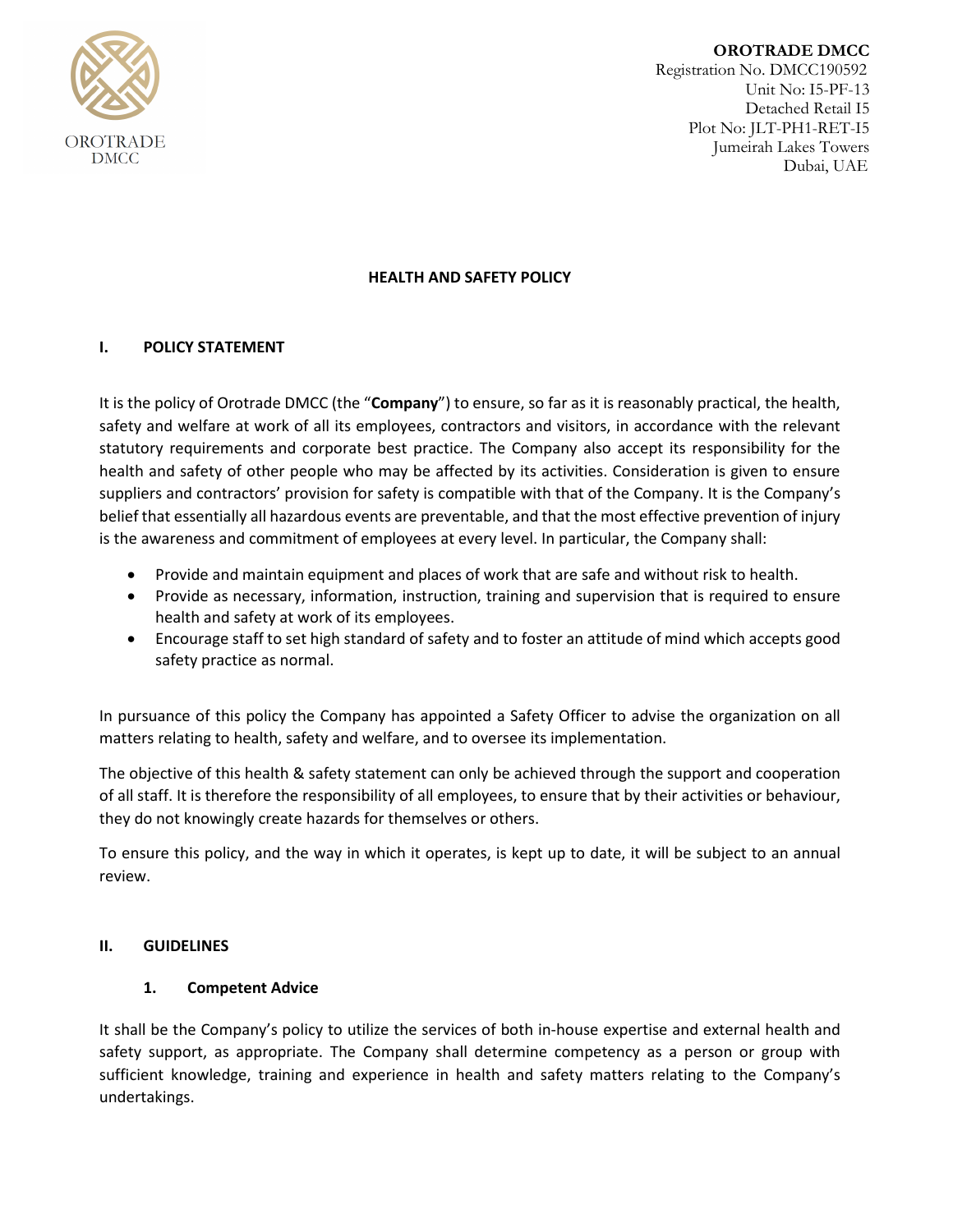### **2. Information and Records**

Information relating to health and safety matters shall be obtained through a variety of mediums including official websites, external advisors and professional bodies. A central file of such information will be maintained, being the responsibility of the Health & Safety Officer. The Health & Safety Officer shall determine the means of dissemination and mode of communication for relevant information (taking into consideration any potential impairments such as eyesight, hearing and language differences). General update information shall be provided through the Company's Intranet. It shall be the Company's policy not to rely solely on poster campaigns or signage as a means of communicating information. Records referenced throughout this policy, shall be retained in line with Company Procedures and in accordance with data protection legislation.

### **3. Induction and Training**

It is the Company's policy that all employees receive formal Induction Training as near to the first day of employment as practical. Line management (persons employing or responsible for supervision of the new starter) will be responsible for ensuring the requirements of this arrangement are completed in regard to both health and safety and occupational health attributes.

### **4. Consultation and Communication**

The Company will consult with employees through the appointed Safety Officer. The Safety Officer (or Local Representative) shall ensure that Health & Safety meetings are convened when necessary or when requested. Other meeting may also be utilized for this purpose. Consultation and communication with staff shall be maintained to the highest practical extent, utilizing the methodologies prescribed within the corporate Management Systems. This shall also include arrangements for employees, contractors and visitors who cannot easily communicate in the principal language at the place of work. Communication chains shall generally follow the Company's hierarchy. The Company shall ensure that where visually or hearing impaired persons are employed that effective means of communication are provided. Those employing such persons will be responsible for ensuring the requirements of this arrangement are followed. All employees are required to contribute to the consultation process and communicate effectively through the available communication chains.

## **5. Supervision and Inspection**

It is Company policy to determine adequate supervision levels through activity specific risk assessment, taking into consideration such factors as difficulty of tasks, risks involved, operative experience, client requirements, etc. Where contractors are engaged, they will be required to provide their own supervision regardless of the Company's provision. The Safety Officer shall ensure that the Company's offices and regular places of work are periodically inspected. Reports of inspections are to be evaluated by the Safety Officer and Office Manager relevant to the location with any remedial actions being determined. The Safety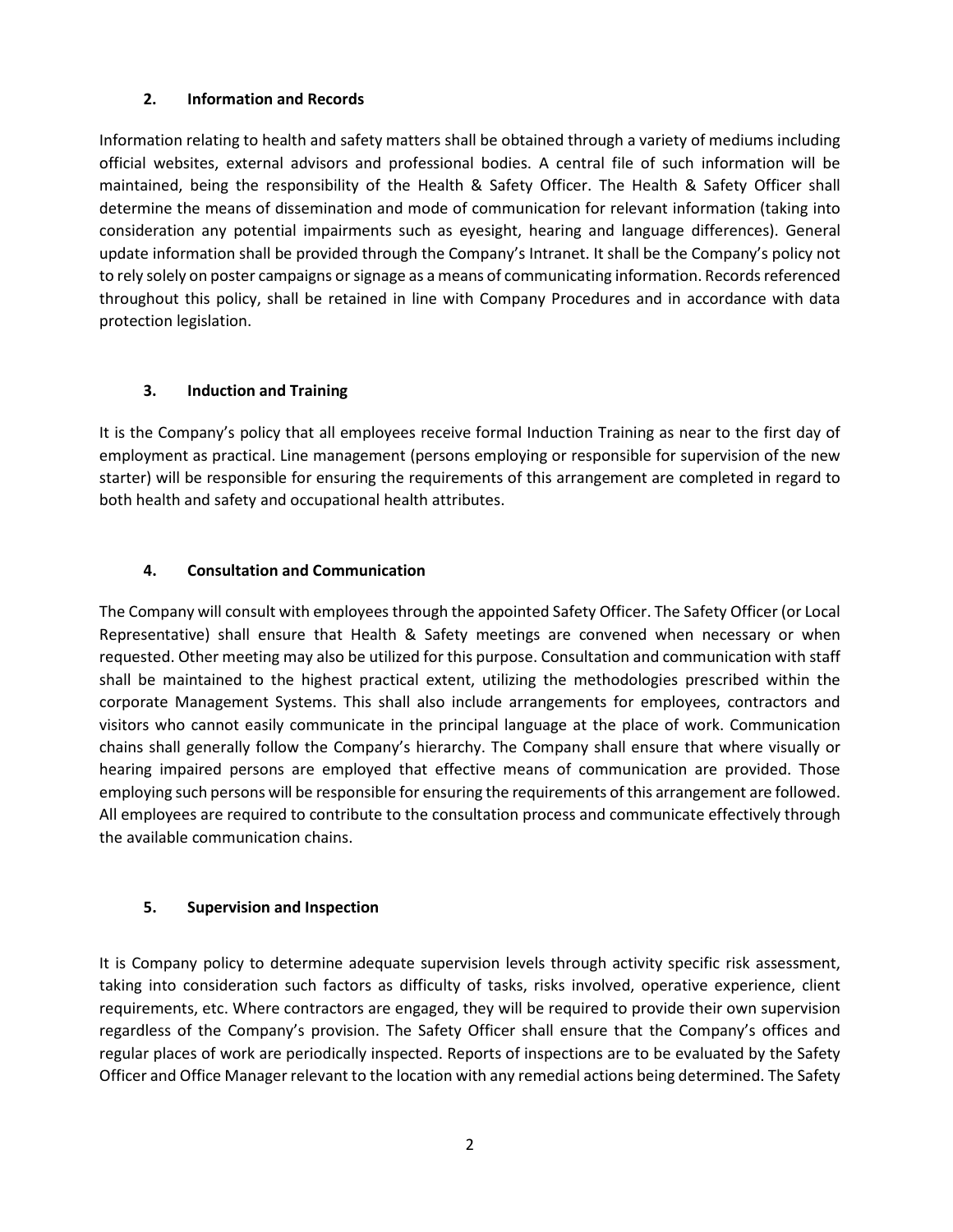Officer will monitor the remedial action requirements of each inspection to assist with identification of trends.

## **6. Monitoring, Measurement and Review**

The requirements and performance of this policy shall be monitored through a range of mediums, including inspections, audits and safety tours, where key activities and operations are evaluated. The Safety Officer (or Local Representative) shall be responsible for ensuring this arrangement is followed. The Company shall endeavor not to rely on accident, ill health and incident statistics as a measurement of performance, though these shall be evaluated. Line management are responsible for ensuring the relevant information is collected and passed to the Safety Officer, who shall ensure statistics are analyzed. The CEO shall measure performance in relation to set aims and objectives on an annual basis. It shall be Company policy to undertake internal audits to ensure on-going compliance with the Management System and these audits will also be used to monitor Health, Safety and Security operational controls. The CEO shall review policy and performance on an annual basis, having access to the findings of the above processes.

## **7. Drugs and Alcohol**

The Company forbids the use of illegal drugs.

The Company supports a policy of responsible consumption of alcohol, on appropriate occasions. Staff are reminded that alcohol, on average takes one hour per unit to be processed and therefore care must be taken to ensure that they are not still under the influence of alcohol (especially if driving) should they drink the previous evening. It will be the individual's responsibility to notify their line manager when taking prescriptive drugs that may affect their performance or cognitive ability putting others and themselves at risk especially when carrying out complex / articulate tasks or driving a car.

## **8. Disputes**

In the event of a dispute regarding health and safety matters, it should be reported to a director for addressing, and if not successfully resolved, directed to the Safety Officer or CEO in writing.

## **9. Discipline**

Failure to comply with the Company's Health & Safety Policy or contravention of statutory requirements, regulations or rules, may result in disciplinary action been taken, including (for serious cases) termination of employment for cause.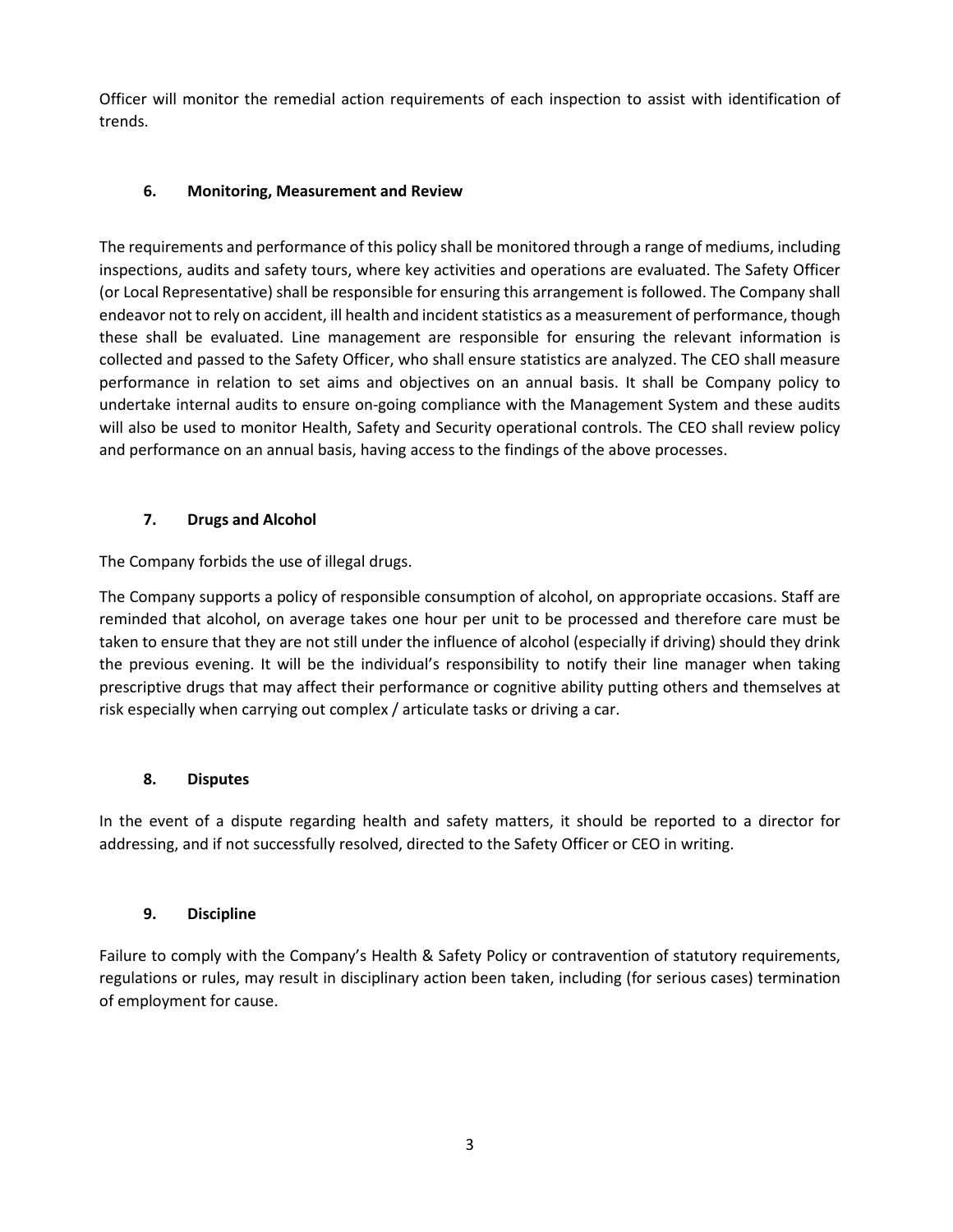### **10. Contractor and Agency Selection and Control**

The Company shall maintain a database of preferred contractors, of whose health and safety performance is already ascertained and is broadly compatible with the Company's own standards. Contractors may be subject to competency checks prior to appointment, as deemed necessary by the Safety Officer. Contractor performance shall be monitored via internal supervision and where necessary ad-hoc health and safety checks undertaken.

### **11. Risk Assessment, Safe System of Work and Control Hierarchy**

It shall be Company policy to assess all aspects of its operations to determine significant risks. All significant risks shall be recorded and communicated to those who may be exposed to them.

Risk assessments shall be reviewed regularly to ensure that they remain suitable and sufficient with any changes being communicated to those affected.

The Safety Officer shall ensure that activity specific risk assessments are maintained and controlled.

Businesses contracted by the Company shall be expected to provide their own assessments, where appropriate.

The risk assessment process shall be used to identify adequate measures to control that risk and to develop a safe system of work that shall follow the expected hierarchy of:

- Avoiding risks
- Combating risks at source
- Adapting the work to the individual
- Adapting to technical progress
- Substitution of the dangerous for the less dangerous
- Giving collective protective measures priority over individual protection measures
- Giving appropriate instruction, information and training to employees

With particular reference to young persons and pregnant women, it is the Company's policy to take specific account of the vulnerability of these groups and to make assessment of the potential impact upon them to determine adequate controls. All Directors are responsible for ensuring risk assessments are undertaken as applicable for matters under their direct control. They shall also be responsible for ensuring that safe systems of work are implemented.

#### **12. Control of Substances Hazardous to Health**

No substances that fall into this category shall be used unless an assessment has been made and control measures identified, taking into account the substance format, issues affecting the substance, the environment, purpose of use, routes of exposure, people involved, waste control, hazards arising and emergency actions. All aspects of handling, using, storing and transporting shall be considered.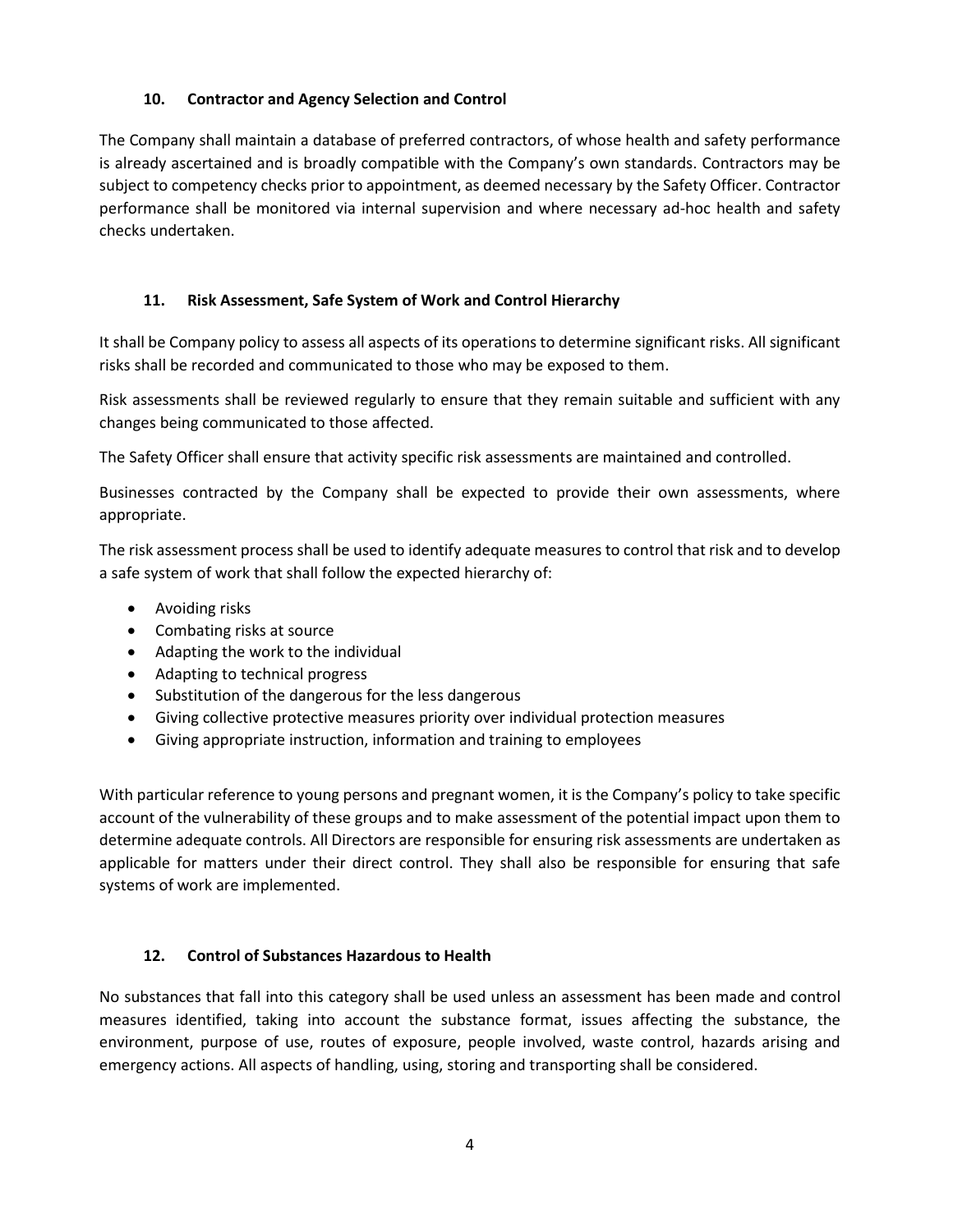Information about such substances shall be obtained from the manufacturer or supplier Material Handling Safety Data Sheets (MHSDS), not Product Information Sheets, to enable assessment to be undertaken. Those ordering materials shall be responsible for obtaining the MHSDS and for passing it to the relevant person(s) as appropriate.

The findings of the assessment, control measures and necessary precautions (and any emergency procedures) will be made clear to all affected persons prior to use.

The Company's policy and hierarchy of controls shall be followed:

- Avoid use of hazardous substances wherever possible.
- Where the use of a hazardous substance is not avoidable, selection process is to be carried out to remove the most hazardous substances and reduce the effects of their use.
- Protection through design of work processes, isolation of contact and engineering controls and use of work equipment.
- Control of exposure at source, including adequate ventilation systems.
- Use of suitable personal protective equipment (PPE)
- Use of additional training to allow for the full control of the application or use via discipline and experience.

### **13. Company Vehicles and Personal Vehicles used for Company Business**

Vehicles shall be driven with due care and attention at all times. Drivers of vehicles are responsible for ensuring that they are maintained in a road-worthy and safe condition and that any defects are reported and rectified in a timely manner.

Where the office has implemented a Vehicle Policy, this must be adhered to. Driving licences must be submitted to HR upon commencement of the use of a vehicle then annually thereafter, or sooner if requested.

All drivers to submit to regular eye/vision tests in accordance with legislation or contractual requirements, all results to be made available to HR for retention.

The use of hand-held phones while driving is prohibited. They can only be used when safely parked, whether the medium is speech, text or any other form of data transfer. Hands free mobile conversations should only take place when traffic conditions make it safe to do so. If it is not safe, calls should be ignored or terminated. It is preferable for calls to be taken by the answer phone function and replied to when the driver has reached their destination.

Drivers are strongly recommended that operating satellite navigation devices is best undertaken when stationary. Common sense and due care should be used not to blindly follow misleading or inaccurate navigational instructions.

#### **14. First Aid**

The Safety Officer (or Local Representative) shall ensure that a qualified person and a fully maintained first aid box of suitable size and quality is available within the office at all times. The designated person shall be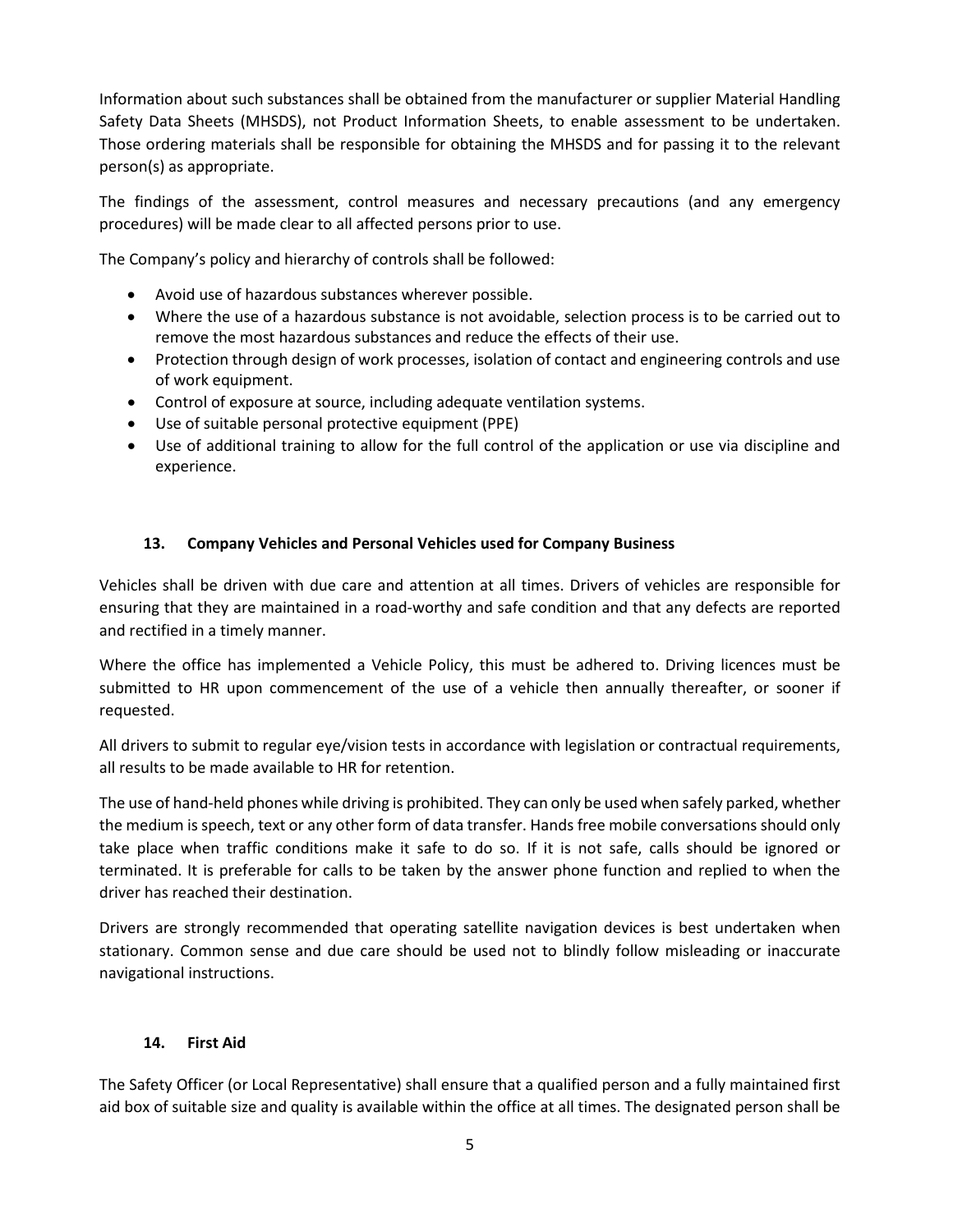responsible for the maintenance of the first aid equipment including all reserve stocks. Notices will be displayed to identify the first aid contact and equipment location.

## **15. Welfare**

The Safety Officer (or Local Representative) shall ensure that suitable and sufficient welfare facilities are provided. Arrangement shall be made for the facilities to be regularly cleaned and maintained.

# **16. Fire Safety**

The Safety Officer (or Local Representative) shall ensure that a Fire Risk Assessment has been undertaken in respect of all the premises where staff will be working. The validity of each Fire Risk Assessment shall be reviewed annually or in light of any changes in legislation, employee numbers, or other factors that may affect the suitability of the assessment. It is Company policy that smoking is strictly prohibited in all places of work, including vehicles.

## **17. Emergency Procedures**

Where it has been determined that additional hazards exist (other than the fire), such as bomb threat, flooding etc., Emergency Procedures and Response Plans shall be available. The Plans will be an integral part of the Business Continuity Arrangements. Emergency Procedures shall be appropriate to the Office and its location and may be initiated utilizing the methodology prescribed within the Operating Procedures available from Facilities.

# **18. Incident Reporting and Investigation**

It shall be Company policy to insist that all incidents requiring first aid treatment and lost-time are regarded as a near-miss incident. All employees are responsible for reporting incidents to their line manager, and line managers for reporting on to the Safety Officer.

All reportable incidents must be communicated to the Safety Officer, who shall ensure that a report is submitted to the relevant authorities.

Where reportable incidents occur to employees working away from one of the Company's offices, they shall be required to report to the Safety Officer, who shall where necessary, forward a copy of the report to the relevant authorities.

Incident statistics shall be collected, collated and passed to the Safety Officer (or Local Representative) to be evaluated. Accident Books shall be kept by the Safety Officer (or Local Representative). Where an entry is made in the accident book, those making the entry shall return the data immediately to the Safety Officer.

It shall be Company policy to investigate all reportable incidents. All reportable incidents shall be investigated internally through the Safety Officer. External consultants may be requested to assist in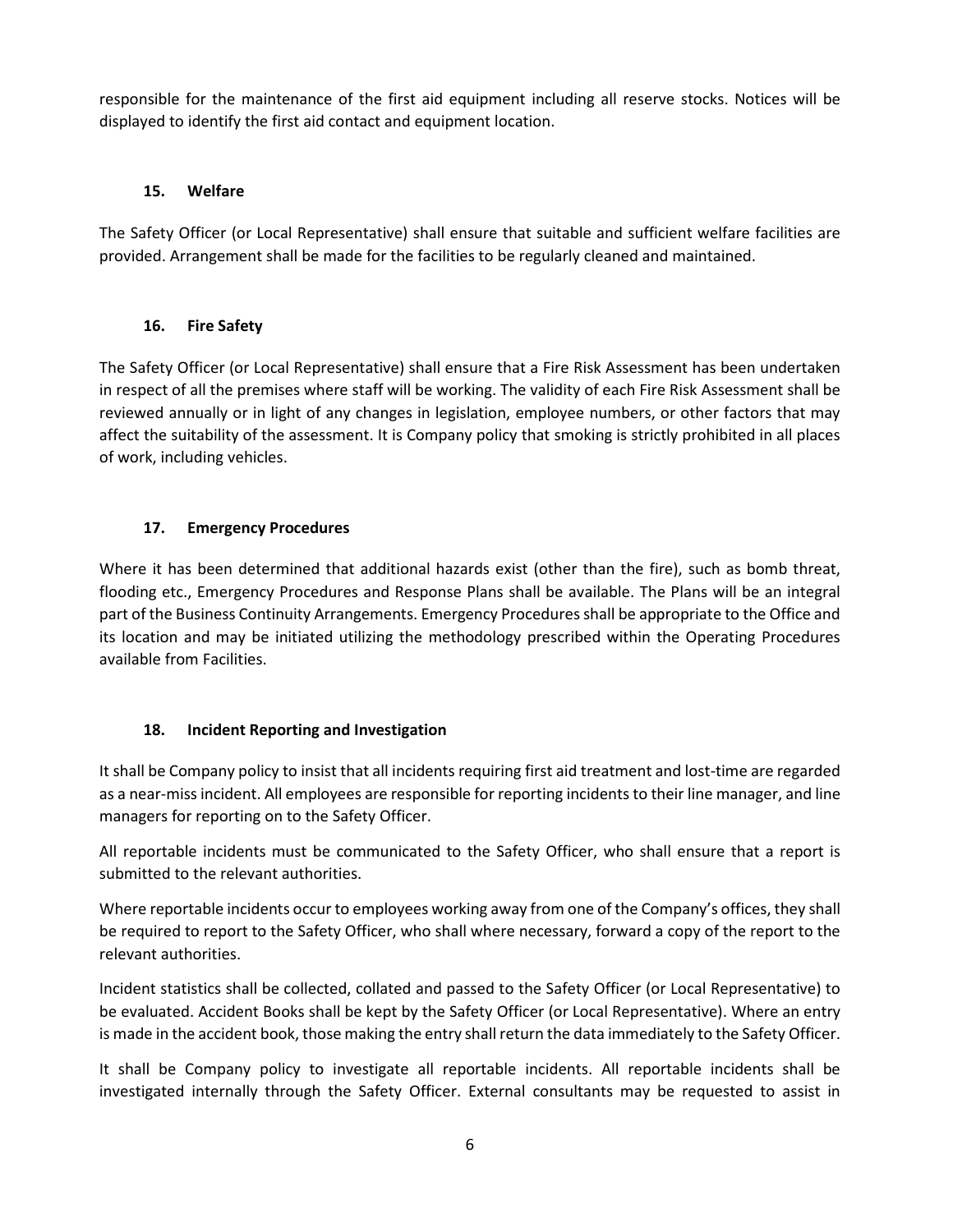investigation of any major reportable incidents. The Directors shall be responsible for ensuring this arrangement is adhered to.

## **19. Personal Protective Equipment**

It shall be Company policy not to rely on the use of Personal Protective Equipment, but to make assessment of the task and determine more effective controls.

Where it is deemed that PPE is necessary, it shall be considered for ergonomic design (such as size, shape, practicality and with understanding to its limitations or restrictions (loss of ability to easily communicate, loss of mobility, heat gain, replacement availability, etc.) and shall be assessed for the relevant BS or EN standard applicable to the task.

The Company shall ensure that, where appropriate, staff are trained in the use, storage, handling and maintenance of PPE.

## **20. Asbestos**

The Company CEO shall ensure that an asbestos survey has been undertaken in respect of all premises and that a management programme is in place for any Asbestos Containing Materials identified. No work will take place to the fabric of the premises unless these documents have been evaluated in the first instance. It is Company policy to ensure those evaluating tenders have considered asbestos issues in all maintenance contracts and projects at planning stage and/or when preparing health and safety plans or assessments. The Company shall only employ the services of specialist contractors (as determined by those managing the project).

# **21. Manual Handling Operations**

It is Company policy to avoid manual handling where practicably possible through use of mechanical lifting aids or alterative assistance. Where manual handling shall be experienced the operation must be controlled to limit exposure. Where deemed necessary by the Safety Officer, a risk assessment shall be undertaken with consideration given to the task, the individual, the environment and the load. Staff will be provided with relevant training and instruction.

## **22. Stress Management**

It shall be Company policy to determine working methods that avoid excessive exposure to stress. Managers and Directors shall be assisted to recognise signs of stress and monitor related staff absence and behaviour. Individuals are encouraged to report symptoms of stress to their line manager. All reports are treated with strict confidentially. Any employees identified with work related stress will be fully supported by the Company, who will consider measures to help resolve issues, and where necessary seeking advice from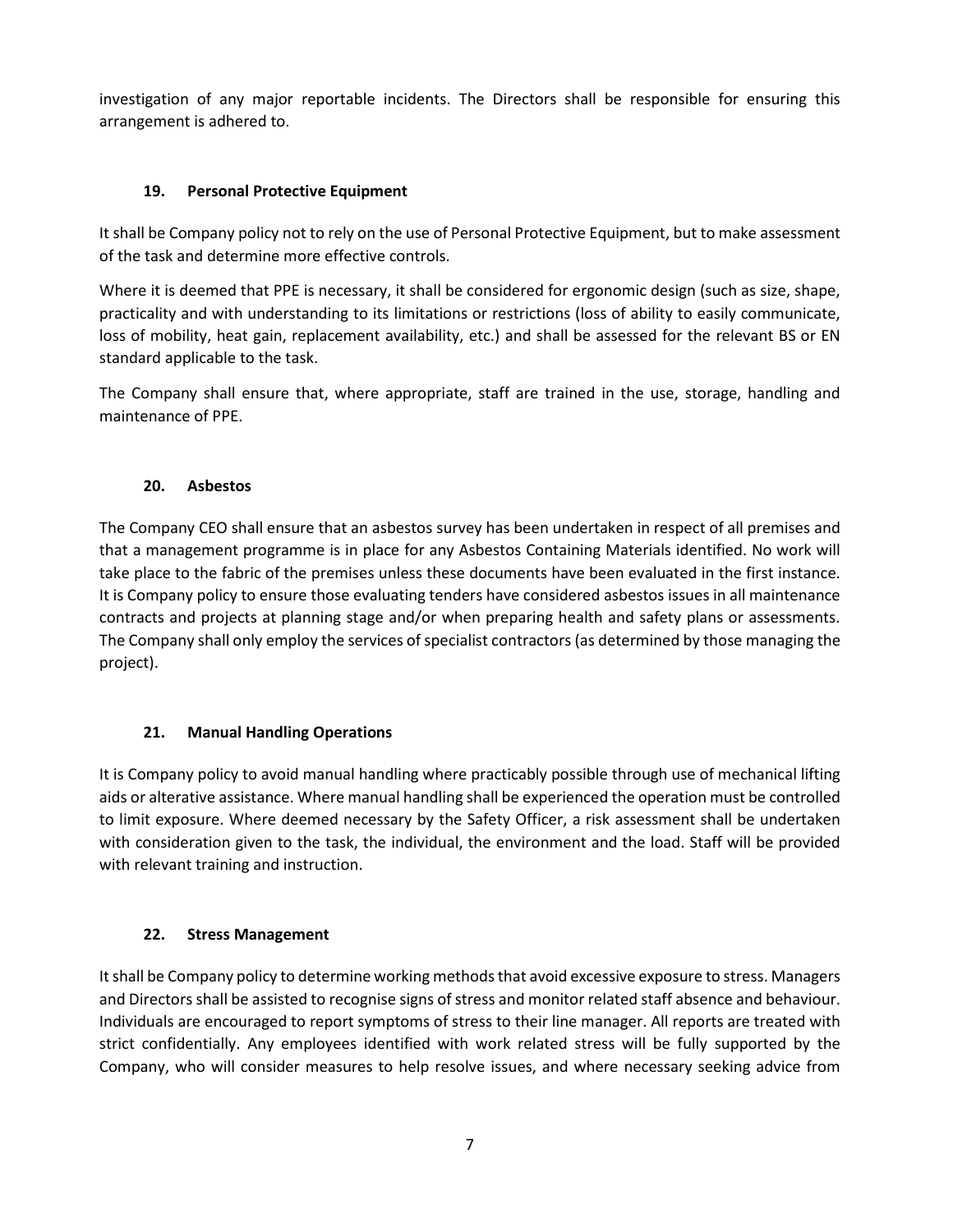occupational health professionals. The Directors shall be responsible for ensuring that the stress management procedures are enforced within their operational spheres.

## **23. Display Screen Equipment**

It is Company policy to evaluate and assess the risk from all display screen equipment use. Habitual users shall be determined and offered eye tests, providing standard eye glasses where prescribed. The Safety Officer (or Local Representative) shall ensure assessments (and reviews) are undertaken and for informing users of their entitlements.

# **24. Health Surveillance**

With the exception of eye tests, it shall be Company policy to control activities to a level whereby health surveillances are not necessary. However, should the situation changes, the Company will consult with a medical practitioner or occupational health professionals.

# **25. Work at Height**

It shall be Company policy to plan work at height activities, ensuring those involved are trained and competent. Emphasis shall be given to avoidance of working at height wherever practicable. It is however recognized that this is not always possible and therefore a hierarchy of control measures shall be followed. In practice, and wherever possible, any working at height shall be undertaken by competent contractors.

Wherever practicable it shall be Company policy not to allow lone working where any work at height activities are necessary and to ensure the provision of adequate supervision. All Directors will be responsible for ensuring that the above policy is followed.

# **26. Work Equipment**

Only those with relevant training / competency shall be permitted to operate work equipment, though this policy shall not prevent equipment use for training purposes when under the supervision of a competent person. All Directors shall ensure this policy is adhered to. Equipment use shall be suitable for the task and regularly inspected (including before use) as outlined in any risk assessment and inspection by the user. All equipment noted to be defective will be removed from use until repaired, replaced or destroyed as applicable. The person responsible for identification of the defective equipment shall be responsible for ensuring policy is followed.

Where work equipment is found to be defective, the Company operates a 'do not proceed' policy. It is Company policy to ensure all equipment is maintained, inspected and tested as applicable. The Office Manager / Facilities Managers shall be responsible. All equipment users / operators shall use equipment according to instructions provided and training received, and as designed for purpose without adaption.